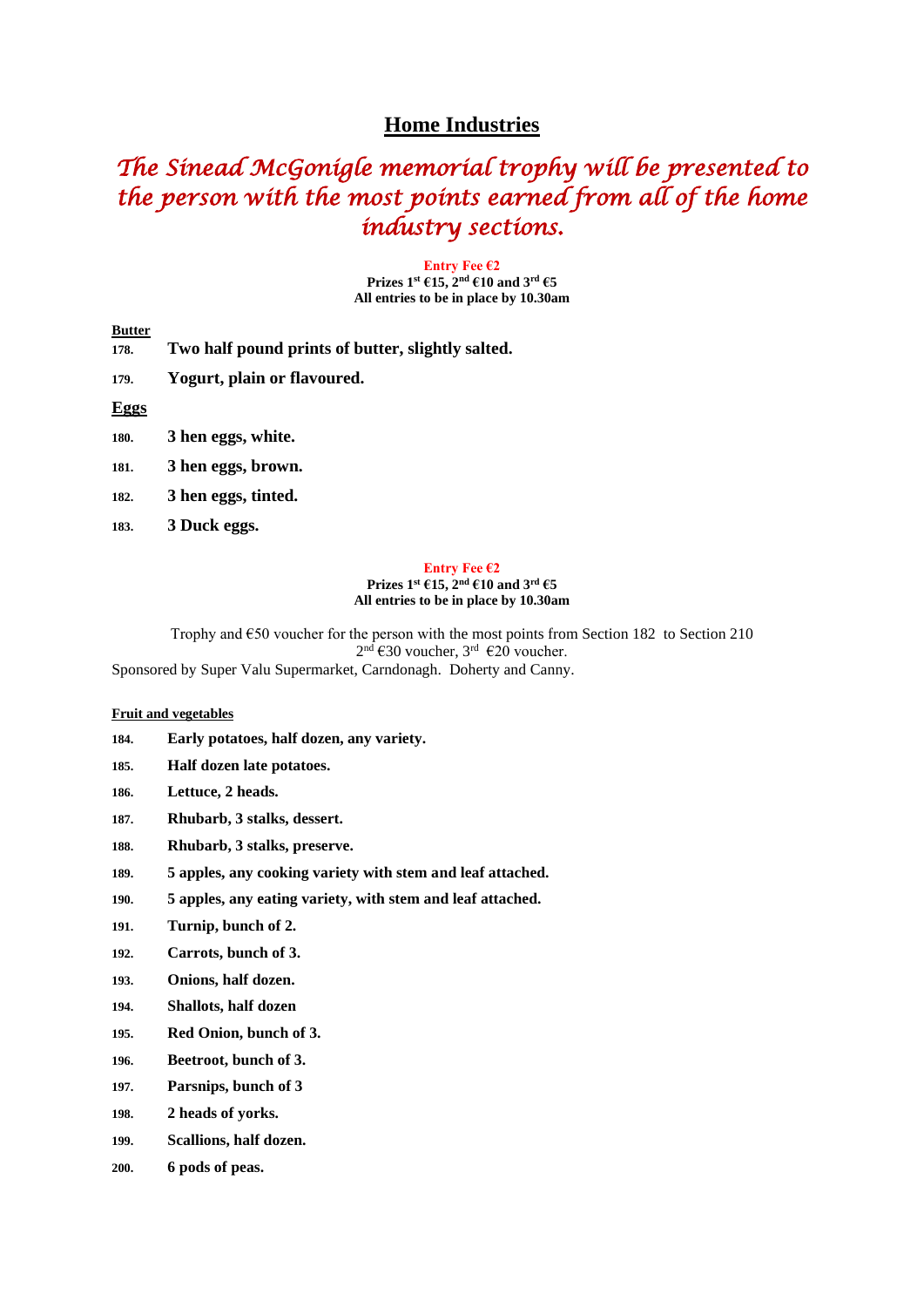- **201. Dozen pods of Broad Beans.**
- **202. Dish of tomatoes, half dozen.**
- **203. Dish of strawberries**
- **204. Dish of gooseberries.**
- **205. Dish of Blackcurrants.**
- **206. Selection of fresh herbs**
- **207. Selection of 4 salad vegetables on tray/container.**
- **208. Best collection of fruit, vegetables and herbs, home grown.**
- **209. Best collection of Organic fruit, vegetables and herbs, home grown.**
- **210. 6 sods of turf, spade or machine cut. And just for fun**
- **211. The Longest Carrot**
- **212. The most unusual shaped Vegatable.**

# **Flowers and Plants**

#### **Entry Fee €2 Prizes 1st €15, 2nd €10 and 3rd €5 All entries to be in place by 10.30am**

 $\epsilon$ 50 voucher for the person with the most points from Section to 2nd €30 voucher, 3rd €20 voucher. Vouchers sponsored by Lidl

**Flowers to be displayed in glass or clear containers**

| 213.              | <b>Busy Lizzie</b>                                                                                                      |               |
|-------------------|-------------------------------------------------------------------------------------------------------------------------|---------------|
| 214.              | 6 Roses.                                                                                                                |               |
| 215.              | <b>6 Pansies</b>                                                                                                        |               |
| 216.              | <b>6 Dahlias</b>                                                                                                        |               |
| 217.              | Fern in pot                                                                                                             |               |
| 218.              | Geranium in pot                                                                                                         |               |
| 219.              | Large leaf Begonia                                                                                                      |               |
| 220.              | Dwarf begonia in pot.                                                                                                   |               |
| 221.              | Plant in pot for table.                                                                                                 |               |
| 222.              | Evergreen in pot.                                                                                                       |               |
| 223.              | A small flower arrangement for table.                                                                                   |               |
| <mark>224.</mark> | A large flower arrangement for a table. <b>1st <math>\epsilon</math>50, 2nd <math>\epsilon</math>30, 3<sup>rd</sup></b> | $\epsilon$ 25 |
| 225.              | Single rose.                                                                                                            |               |
| 226.              | Single plant cactus                                                                                                     |               |
| 227.              | Spikes of sweetpea.                                                                                                     |               |

- 
- **228. Pot plant grown for foliage.**
- **229. Pot plant grown for flowers.**
- **230. Best single spray of a flowering shrub**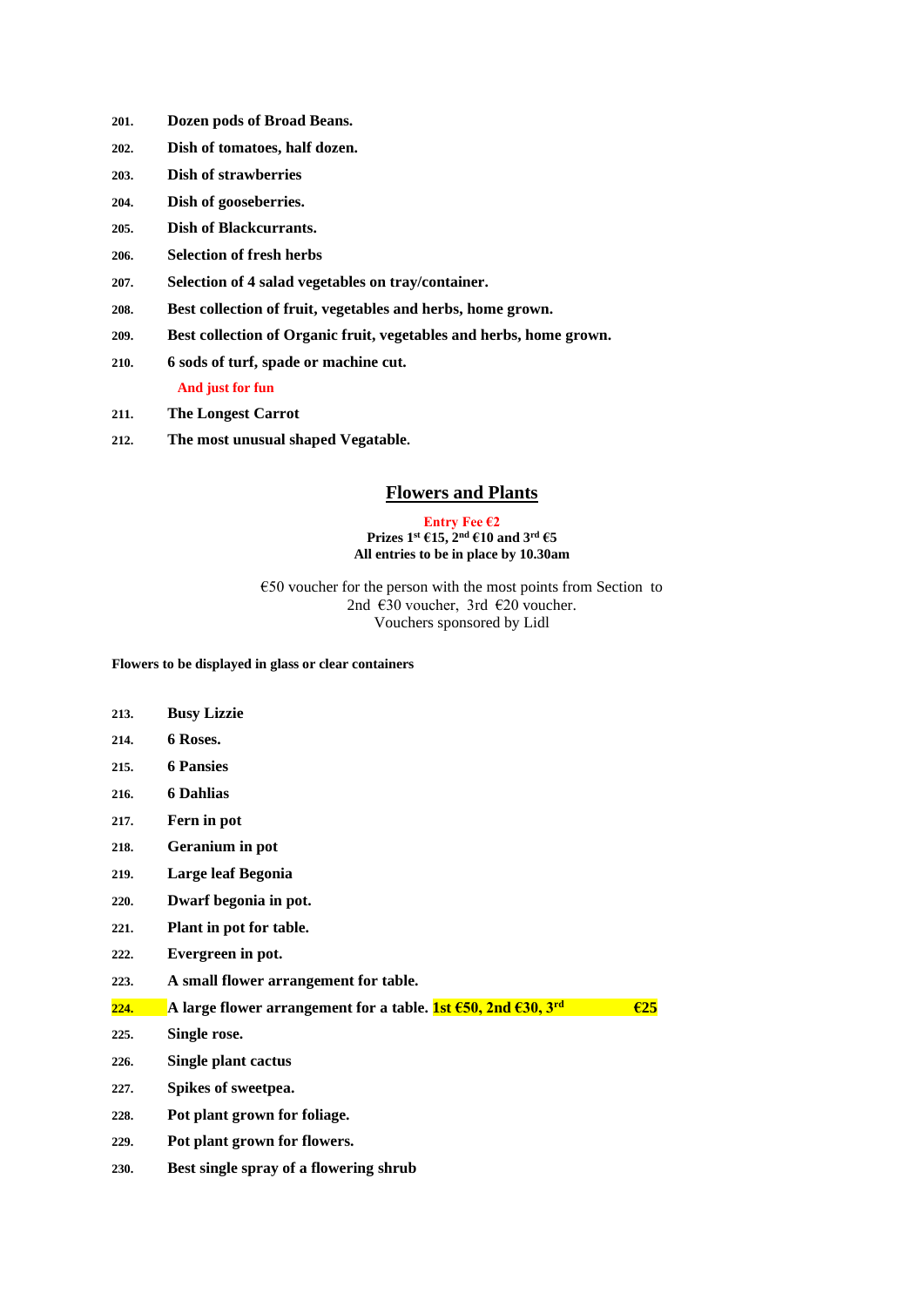- **231. A miniature flower displays or cake topper.**
- **232. Best Buttonhole or Corsage Arrangement.**
- **233. window box in flower, size less than 2', or hanging basket. New for 2022**
- **234. Door Wreath, fresh or silk flowers, or any materials.**

**Entries Close 22nd July 2022**

**Cake Making and Scones**



# **Prizefund sponsored by Calor**

**Trophy and €50 voucher for the person with the most points from section 235 to section 275, 2 nd €30 voucher, 3rd €20 voucher.**

**Please note, items below may be cut by the judge.**

**Prizes in Adult baking competitions are as follows: 1 st €25 Calor gas voucher, 2nd €15 Calor gas voucher, 3 rd €10 Calor gas voucher redeemable at any Calor Gas Dealer.**

- **235. Any Occasion celebration Cake**
- **236. Plain soda scone**
- **237. Raisin scone**
- **238. Wheaten scone**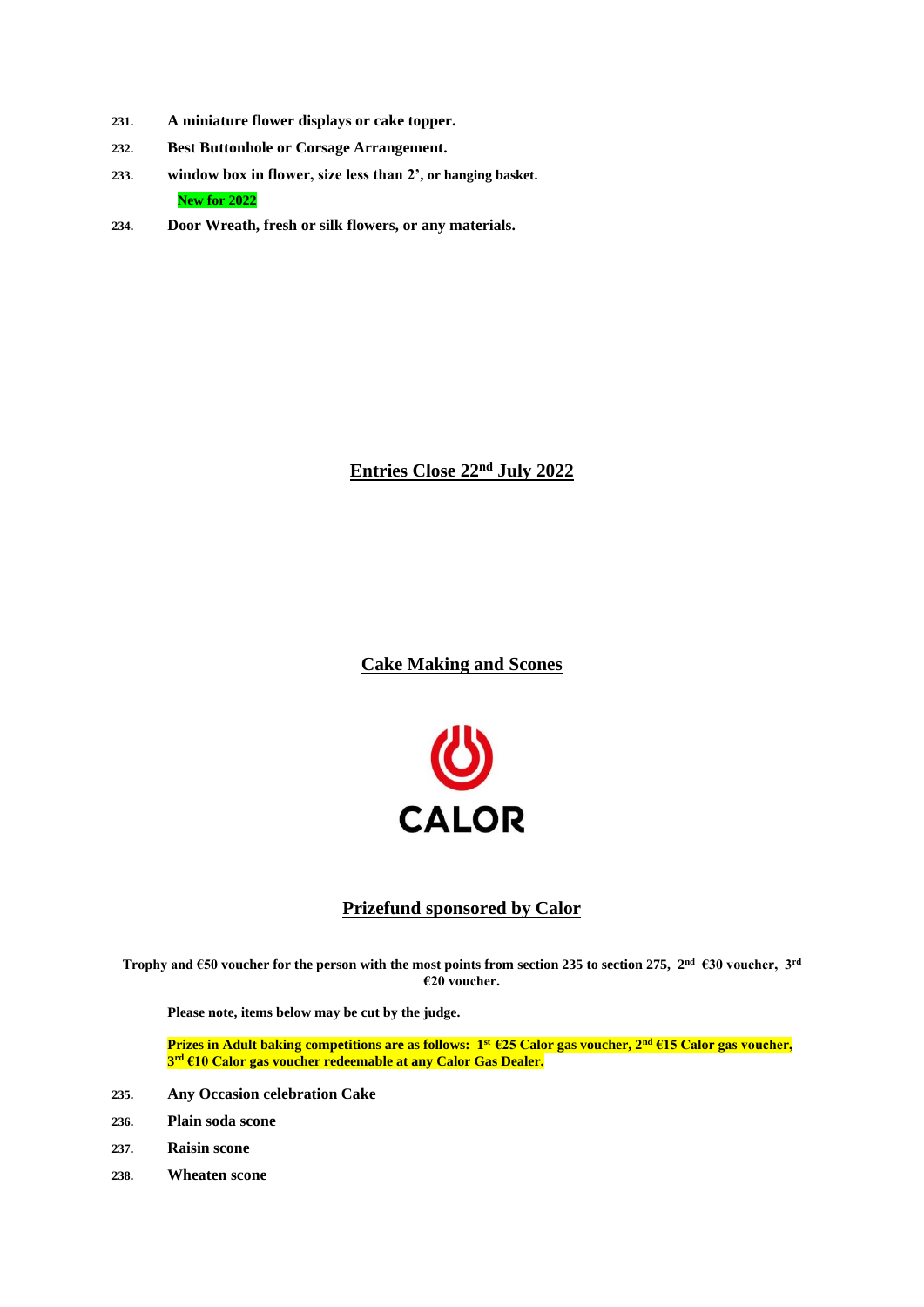- **239. treacle scone 240. Madeira cake**
- **241. Boiled fruit cake**
- **242. Cherry Cake**
- **243. Sultana Cake**
- **244. Ginger Cake**
- **245. Egg Sponge**
- **246. Decorated Victoria sandwich**
- **247. Six queen cakes**
- **248. Six queen cakes decorated**
- **249. six muffins, any flavour**
- **250. 6 plain teascones**
- **251. six wheaten scones**
- **252. six fruit scones**
- **253. six pancakes**
- **254. Round of Shortbread**
- **255. Six Caramel squares**
- **256. Coffee Cake**
- **257. Apple Tart, Shortcrust pastry**
- **258. Rhubarb Tart, Shortcrust pastry**
- **259. Porter Cake**
- **260. Carrot Cake**
- **261. Banana Bread**
- **262. Chocolate Cake**
- **263. Six assorted homemade Biscuits**
- **264. Cheesecake, any variety**
- **265. Any Gluten free baked item.**



# **Jam Making & Honey**

- **266. Pot of Homemade Blackcurrant Jam**
- **267. Pot of Homemade rhubarb Jam**
- **268. Pot of Homemade Gooseberry jam**
- **269. Pot of Homemade Jelly**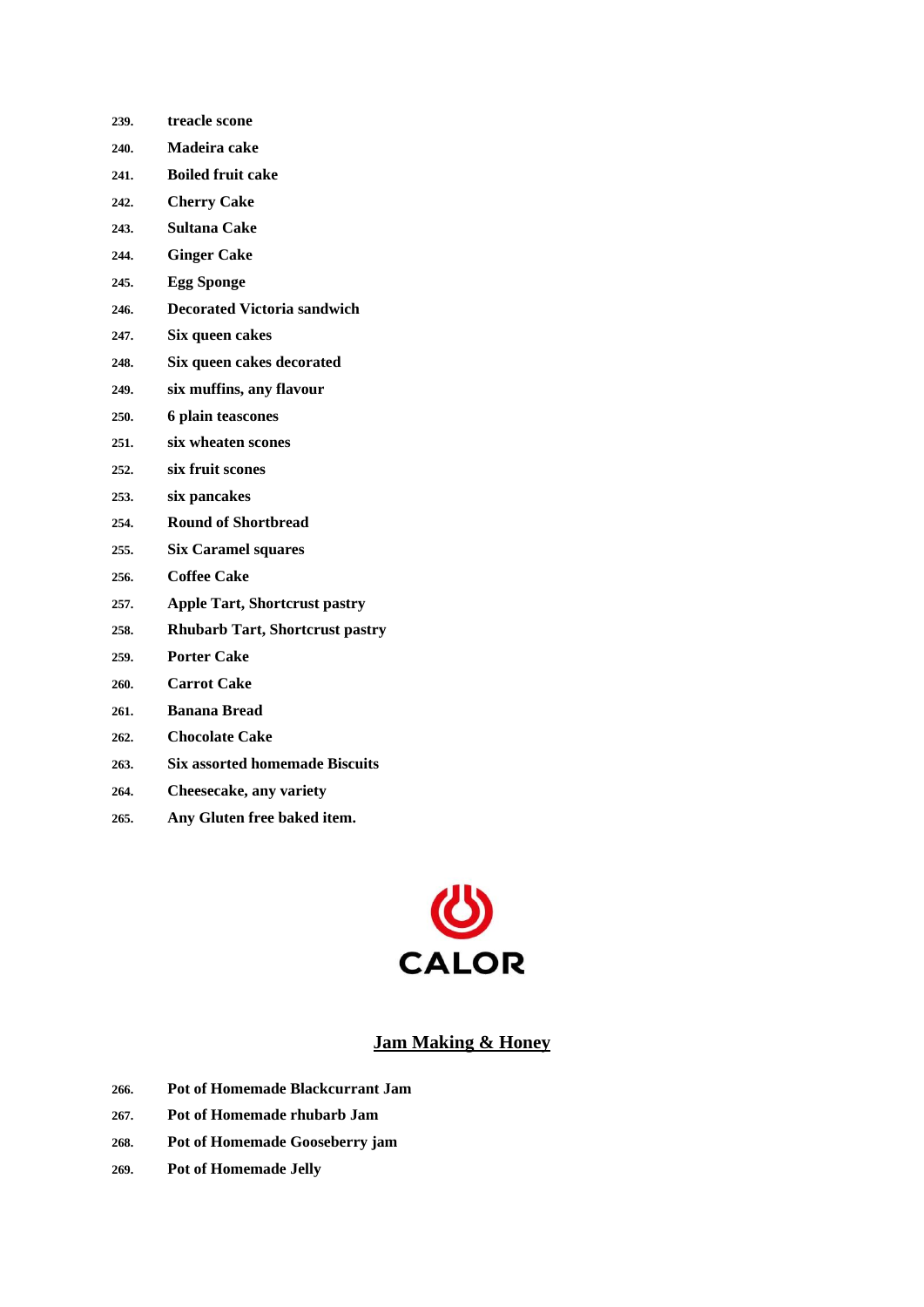- **270. Pot of Marmalade Jam**
- **271. Pot of Lemon Curd Jam**
- **272. Fruit of Exhibitors Choice Jam,**
- **273. Pot of home made Chutney**
- **274. 1 container cut comb Honey**

# **275. "Afternoon Tea" competition**

Vouchers Sponsored by Dunnes Stores

# **DUNNES**

# **Prizes: 1st €50, 2nd €30, 3 rd €25, 4th €10.**

# Consisting of:

1. Savoury item

- 2. Sweet item
- 3. 2 other items of choice.

Presentation of your own choice. Consideration will be given to presentation during judging.

# **Childrens Baking section**

**Prizefund for the underage baking competitions sponsored by**

# **Joyces Centra Clonmany**

#### **Entry Fee €2 Prizes 1st €15, 2nd €10 and 3rd €5 All entries to be in place by 10.30am**

**Under 16 years**

- **276. Six plain tea scones**
- **277. Six queen cakes**
- **278. Six decorated queen cakes**
- **279. Six Rice Krispie Buns**
- **280. Apple Tart**

# **Childrens Baking section**

**Under 13 years**

- **281. Six plain tea scones**
- **282. Six queen cakes**
- **283. Six decorated queen cakes**
- **284. Six Rice Krispie Buns**
- **285. Apple Tart**

# **Special Needs Sections**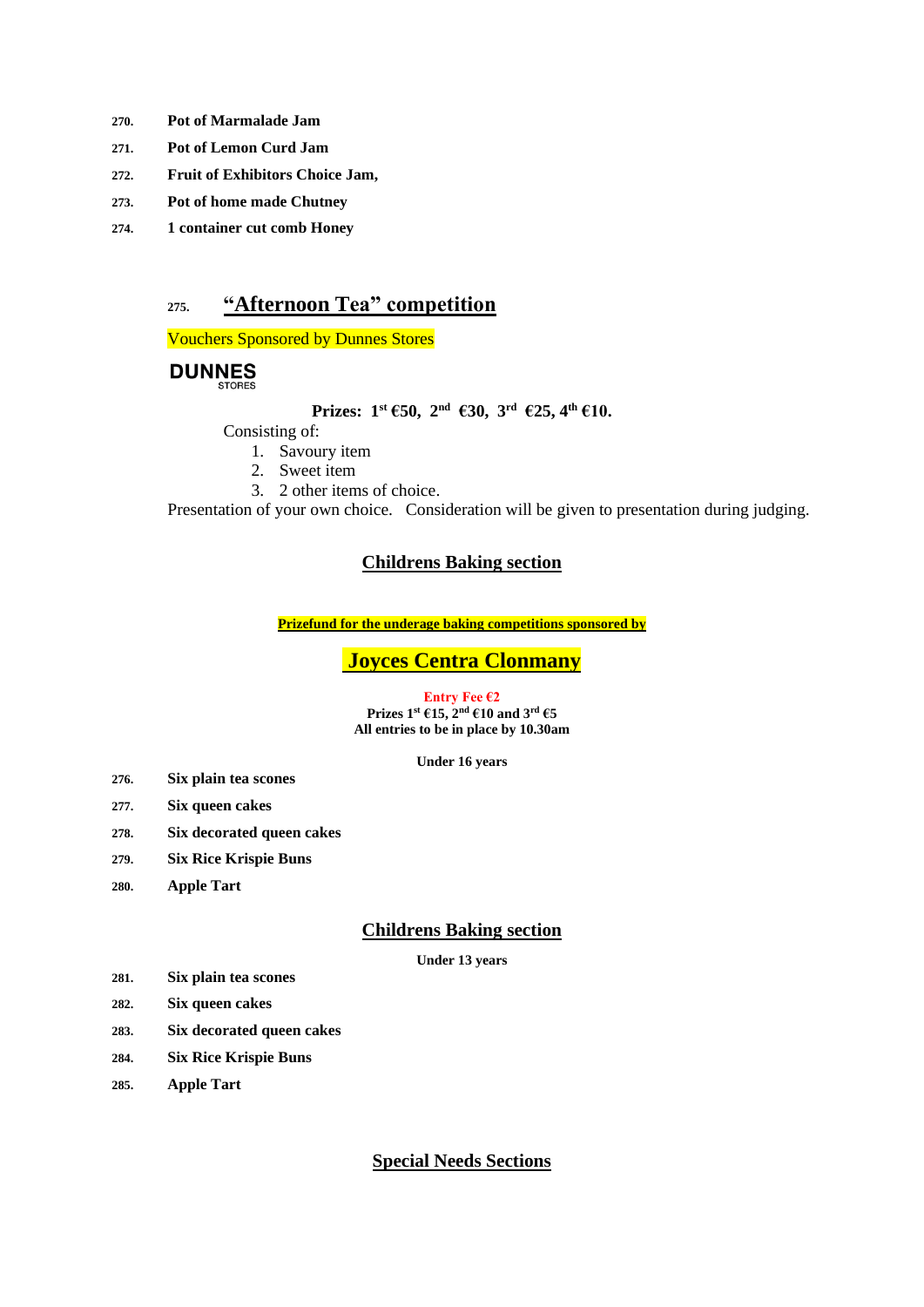- **286. Handmade Card**
- **287. Handmade Picture any materials used.**
- **288. Best painted stone.**
- **289. Necklace or bracelet made from any material**
- **290. Photography Theme "My Pet"**

# **Childrens Arts & Crafts**

- **291. Any Hand craft item for National School children, under 13**
- **292. Handmade birthday card, under 13 years**
- **293. Best Decorated wooden spoon under 13 years**
- **294. Best decorated hard boiled egg, under 13 years**
- **295. Decorated potato under 10**
- **296. Best sample of Handwriting, under 8 years, 5 lines**
- **297. Best sample of Handwriting, under 10 years, 8 lines**
- **298. Best sample of Handwriting, under 13 years, 10 lines**
- **299. A4 sized picture, The Farm, any materials, under 13.**

## **Under 15 childrens sections**

- **300. Home grown selection of vegetables.**
- **301. Jam Jar of wild flowers under 15**
- **302. Jam Jar of wild flowers under 12**
- **303. Jam jar of wild flowers under 10**
- **304. Best collection of leaves, displayed on board, A4 size.**
- **305. My Rock Garden**
- **306. Best edible necklace.**
- **307. Decorated potato under 15**
- **308. Pasta picture A4 size**
- **309. best decorated Wellington boot**
- **310. Greeting card made on computer**
- **311. St. Bridgets Cross**
- **312. Hand knitted scarf any material.**
- **313. Item made from re-cycled materials. Trophy sponsored by Moville Community College as part of the Worldwide Global Schools programme**
- **314. A4 size picture, The Farm, any materials can be used.**
- **315. Photography Theme "farm"**

## **Lego Building competition**

#### **Theme: Movie**

**Size 18" x 18" square x 24" high -maximum**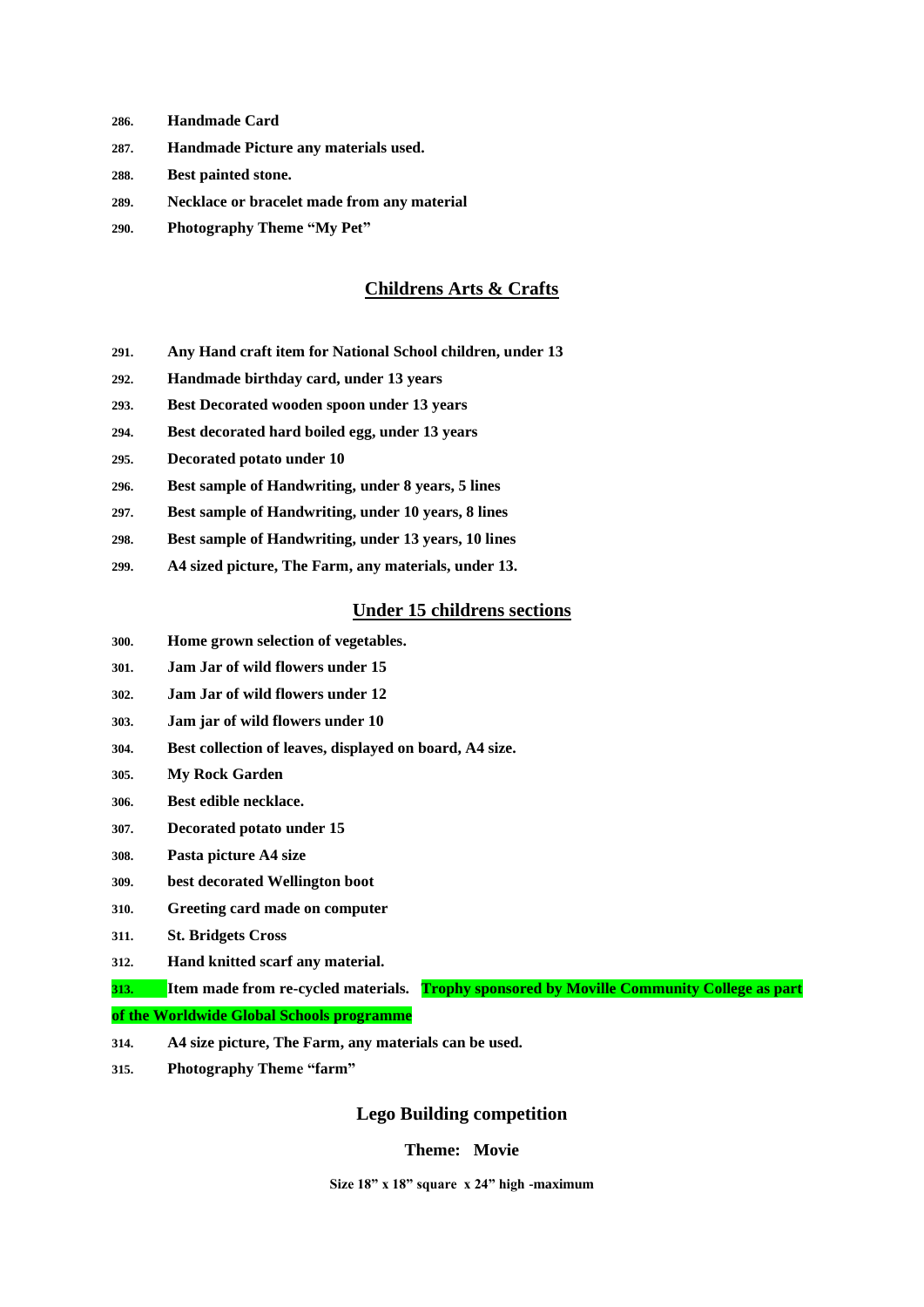**316. Under 10**

**317. Under 13**

# **Home Crafts**

**€50 voucher for the person with the most points from section 316 to section 348, 2nd €30 voucher, 3rd €20 voucher.** Sponsored by Global Fashions and Costcutters, Carndonagh.

- **318. Ladies or Gents Cardigan or Pullover double knit wool**
- **319. Any Hand Knit Fair Isle Article**
- **320. Best Hand Crafted item by School Child under 16 years**
- **321. Any Aran Knitted Garment**
- **322. Any Crochet Garment in Wool**
- **323. Any Crochet Garment in Cotton**
- **324. Any Crochet Article by a child under 16 years**
- **325. Any embroidered article in Wool**
- **326. Any embroidered article in Cotton**
- **327. Rug made from cut Wool**
- **328. Any article made from stitch wool on canvas**
- **329. Baby's Hand knitted matinee coat.**
- **330. Any Knitted article, not specified**
- **331. Any Knitted or Crochet toy**
- **332. Any hand sewn toy**
- **333. Any Knitted or Crochet pram or cot cover.**

### **New for 2022**

**334. Upcycled textile item, any article. Before picture would be an advantage but not necessary.**

## **Dressmaking**

- **335. Any Adult Garment**
- **336. Hand Sewn Patchwork (quilt included)**
- **337. Machine sewn patchwork (quilt included)**
- **338. Machine Work**
- **339. Handmade Cushion**
- **340. Patchwork cushion – machine or hand sewn.**

## **Arts, Crafts & Photography**

#### **New for 2022**